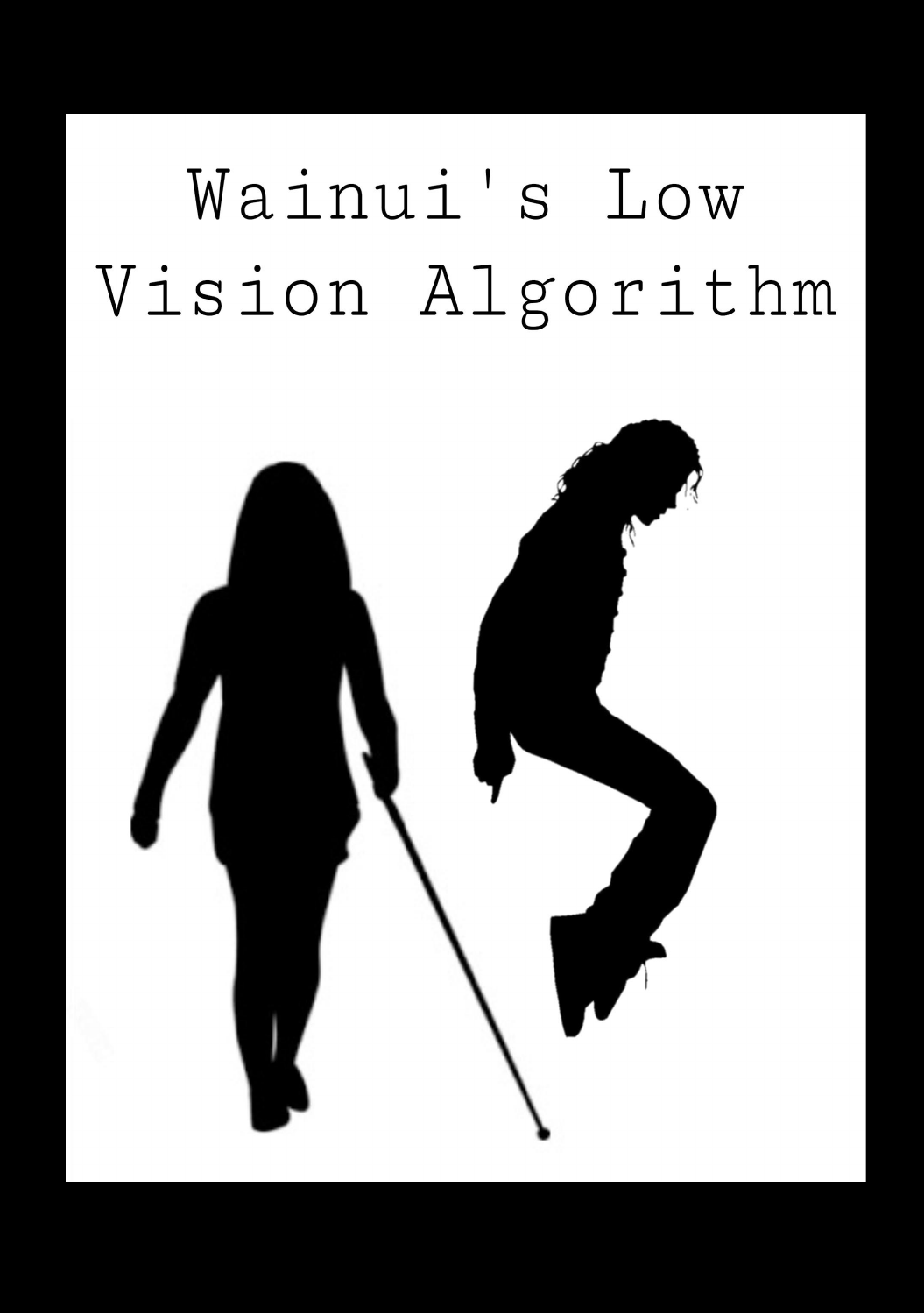**name = "Wainui"; disability = "Low Vision"; occupation = "Software Developer";**

start my day();

**if (stay in bed) { miss work; good for eyes to have a rest; good for body to have a rest; feel a bit depressed; } else if (get up and go to work)**

```
{
```
**good for mental health; get fatigued;**

**bad for eye strain as eyes will have to be used a lot; }**

**if (put contact lenses in) (**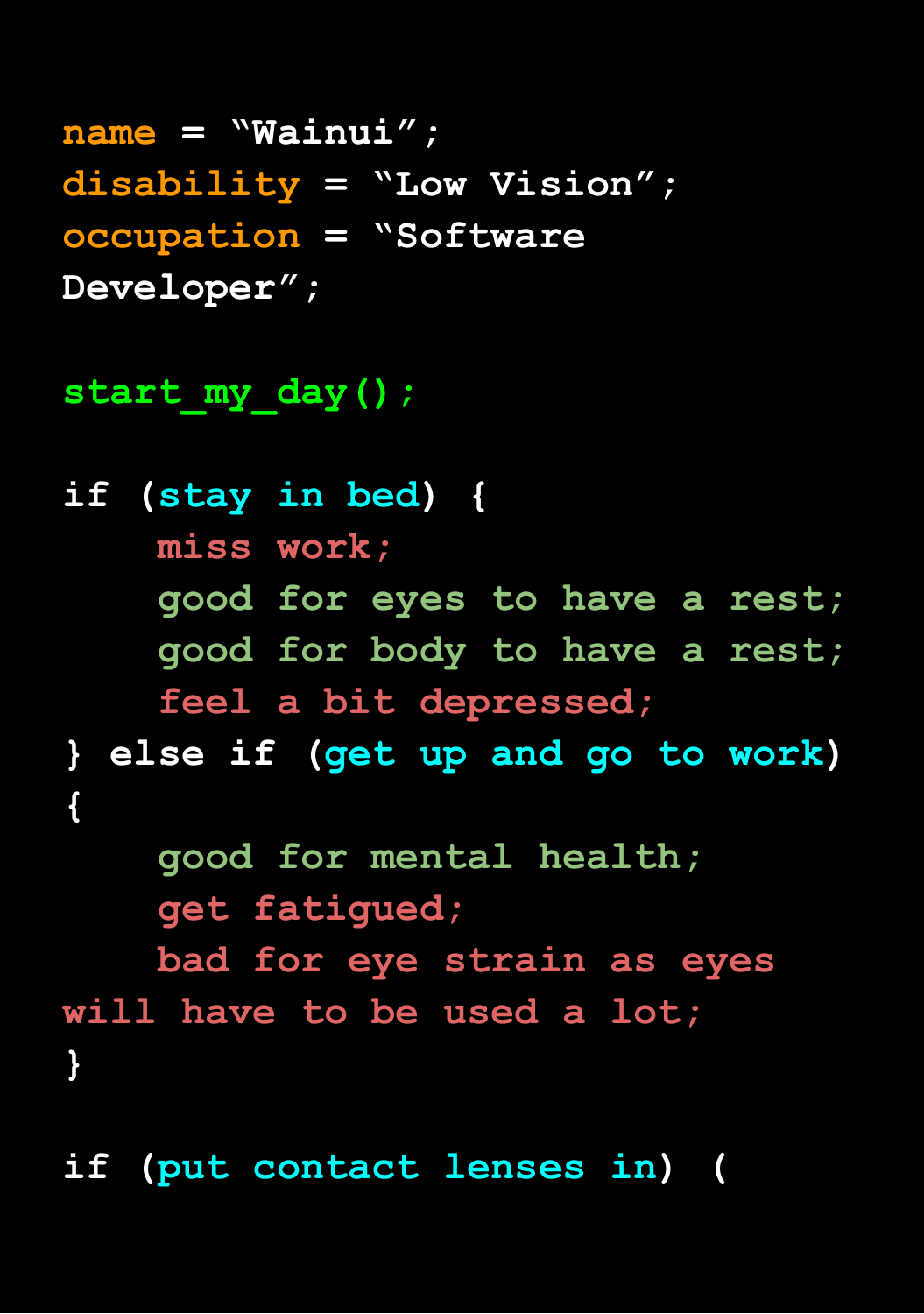**can see better; bad for eye health; } else if (wear glasses) { can't see very well; get dizzy; good for eye health; } else { can't see much at all; } if (lights are on) { can see better; gives me a headache and eye strain; } else if (dark) { less eye strain; can't see very well; }**

**if (someone yells something rude at me on the street) {**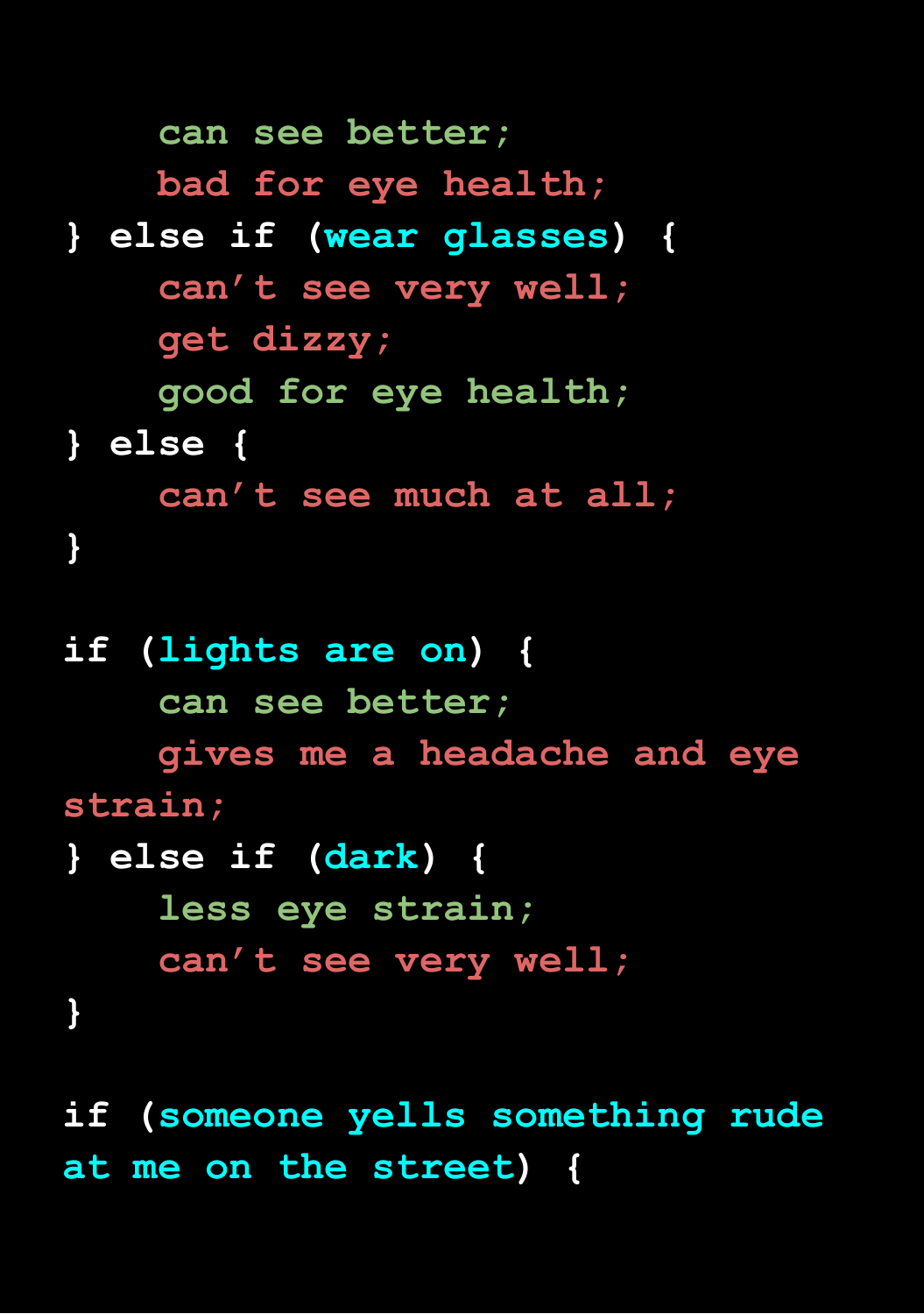**"Don't lie to us, you can see!"; "You've got pretty good eyesight for a blind person"; "You don't need that stick!"; if (I say something rude back) { feel bad; might put myself in danger; } else if (ignore) { feel annoyed; feel unheard; feel bad about myself; } else if (try to educate them) { if (they respond well) { that's great; but it's still a lot of emotional energy for me;**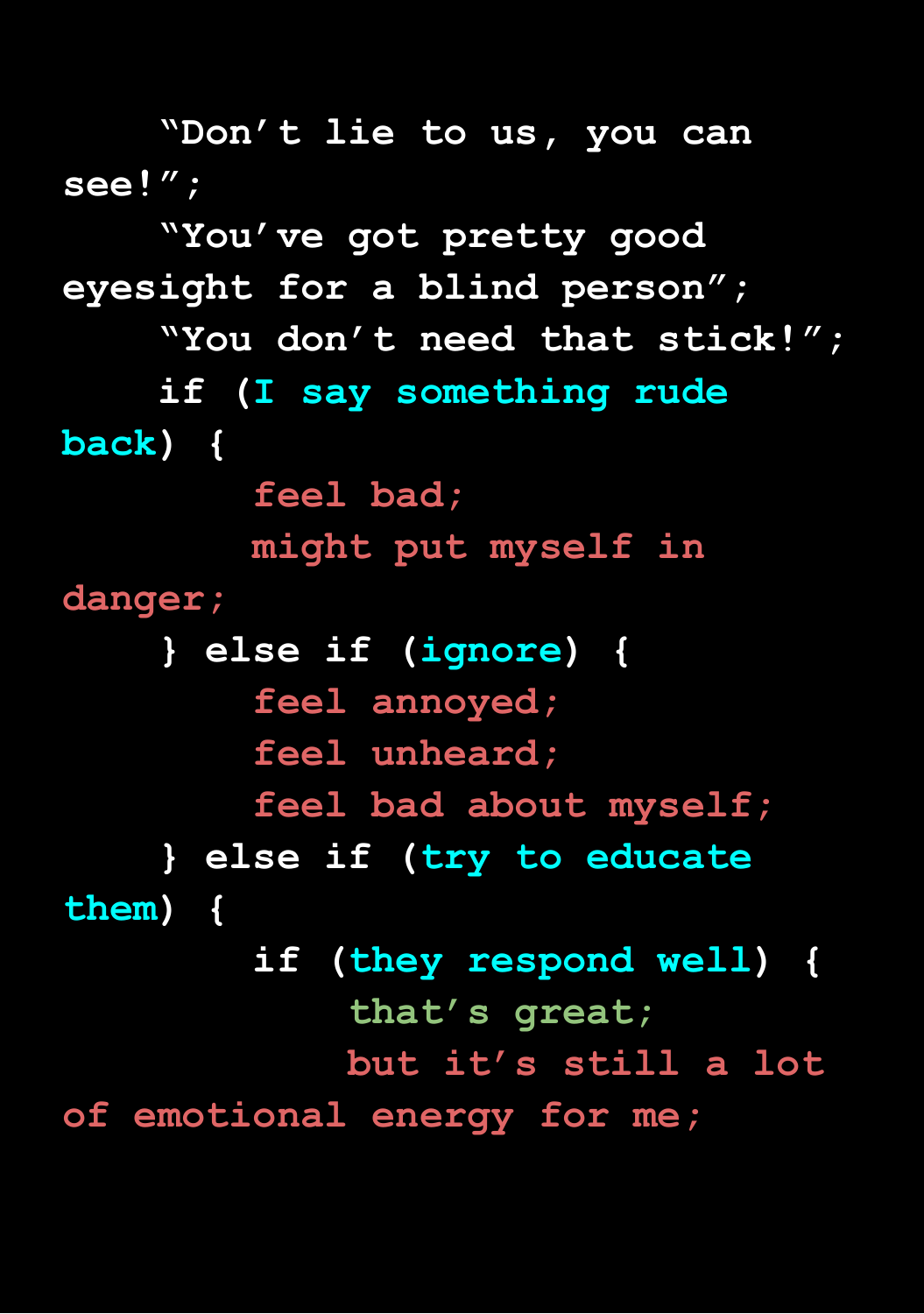**} else if (they don't respond well) { feel upset; a lot of emotional energy; not really in any better of a position and should have just ignored them; } } } if (I am walking down the street with my cane) { if (people get out of the way) { feel thankful;**

**} else if (people don't get out of the way) { feel annoyed;**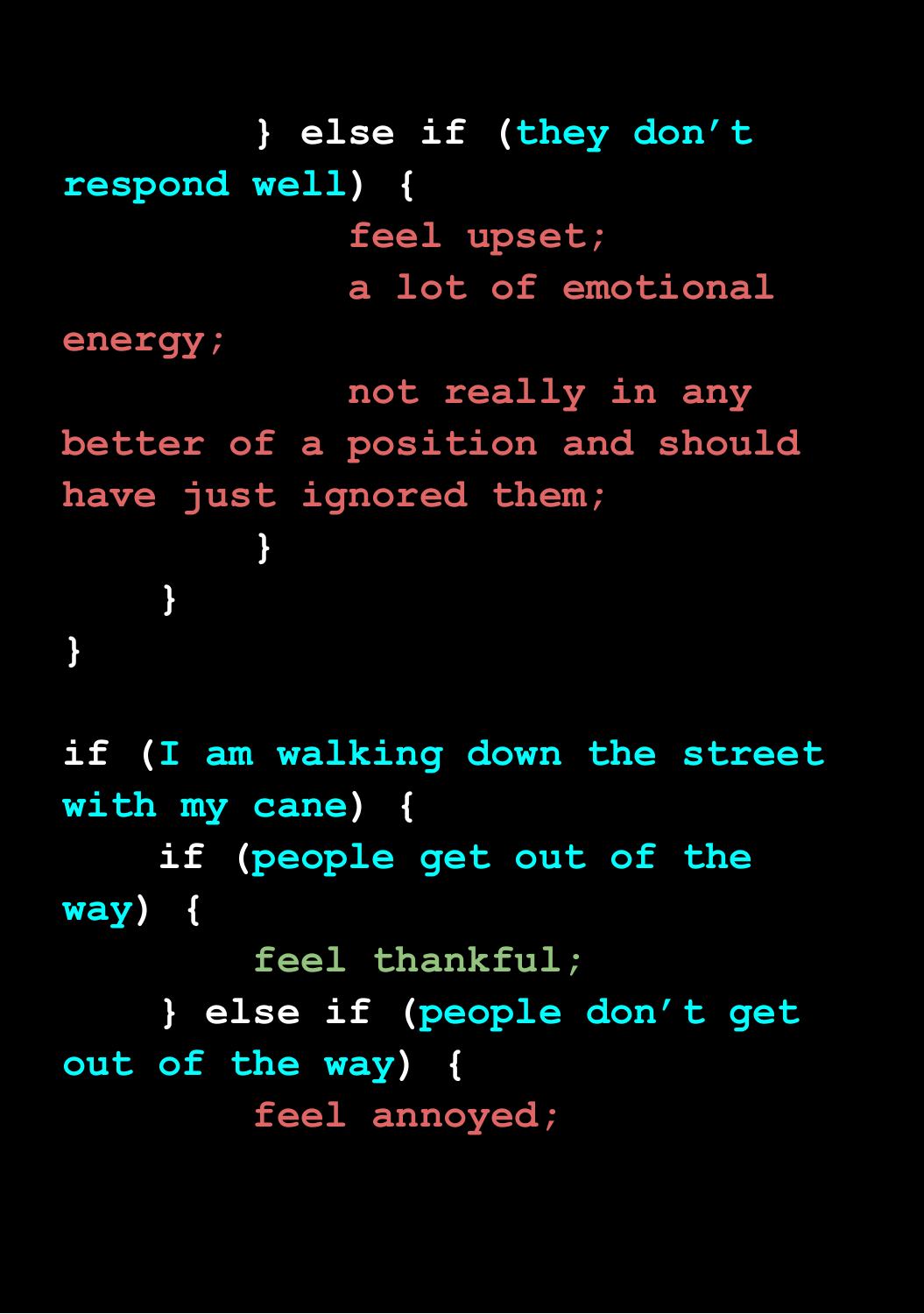**} else if (people jump out of the way last minute like Michael Jackson doing his anti gravity lean) { laugh; } } if (crossing the street) { if (someone asks if I need help) { feel appreciative; } else if (someone grabs me without my permission) { feel scared; feel anxious; feel vulnerable; } else if (someone just ignores me when I appear to be struggling) { feel invisible;**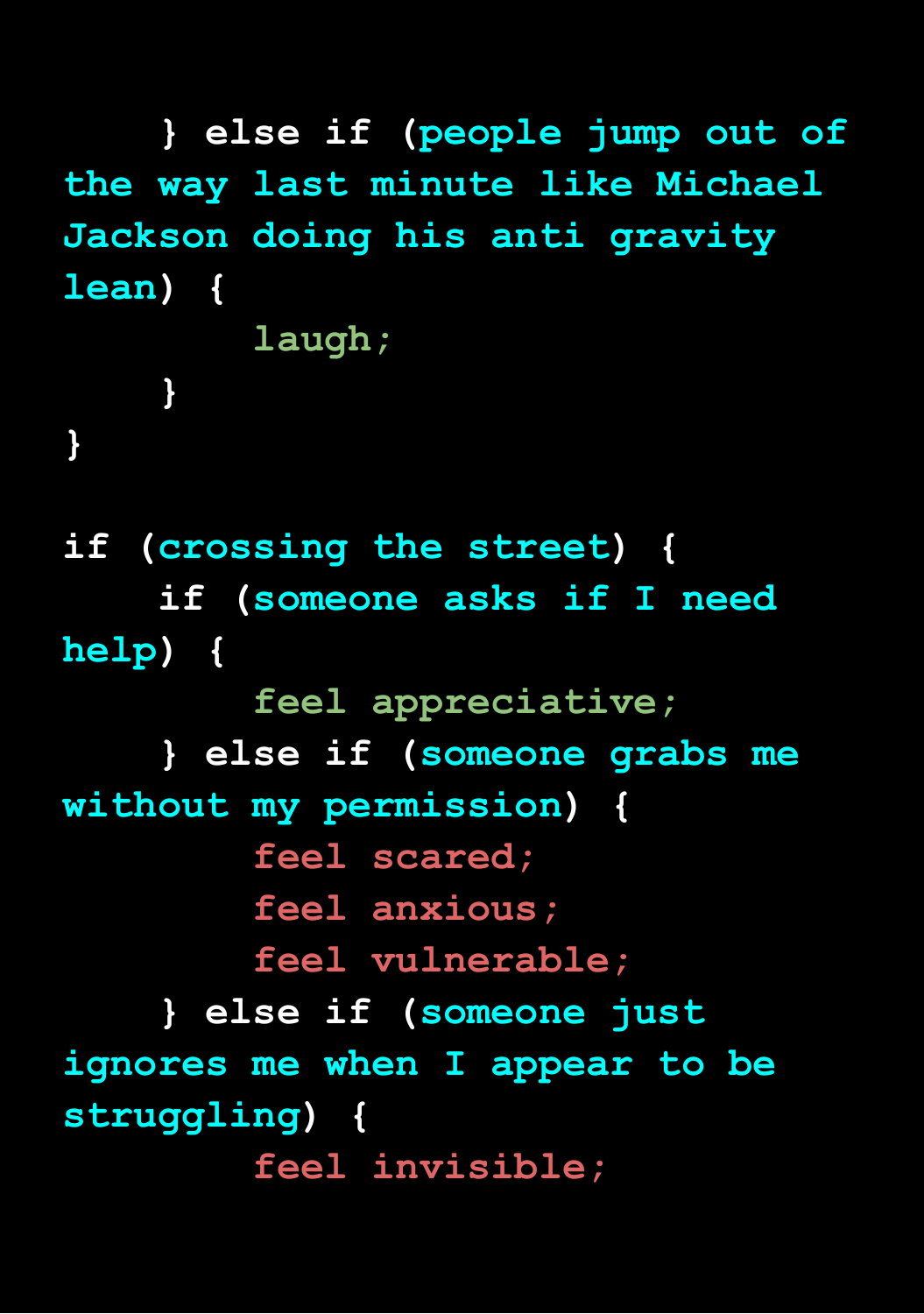## **feel undervalued; feel hopeless;**

**}**

**}**

**if (use white cane) { a lot easier to walk around; feel a bit embarrassed; } else { don't feel as embarrassed; will probably fall over and hurt myself lol; then will be embarrassed; }**

**if (go somewhere by myself) { if (nothing bad happens) { feel anxious; feel vulnerable; feel independent; feel good about myself;**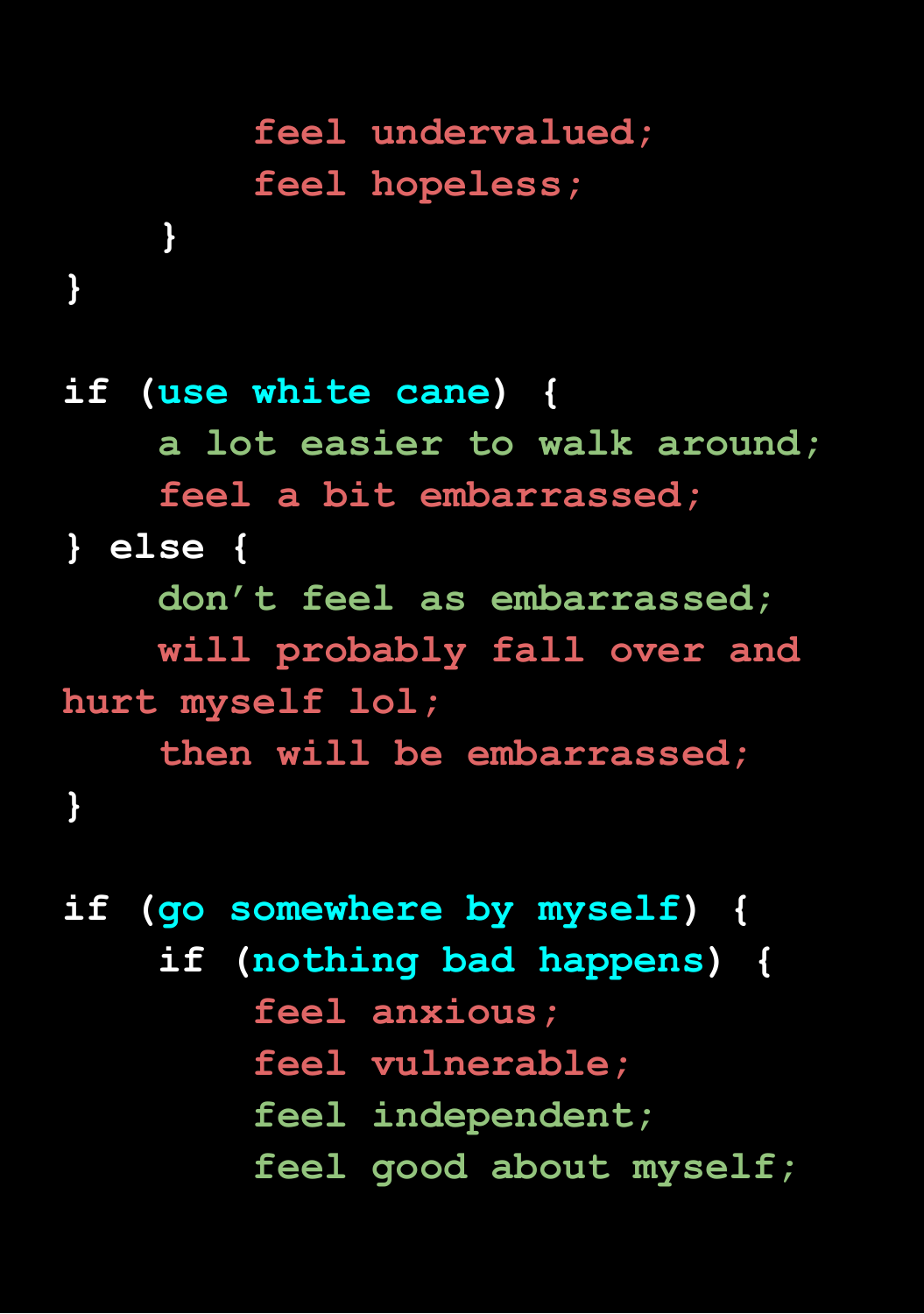**} else if (something bad happens) { feel anxious; feel upset; feel vulnerable; feel scared; feel bad about myself; } } if (somebody leaves objects in my way) { if (I don't see them) { I might trip over and get really hurt; } else if (I do see them) { I will be very frustrated and anxious; } }**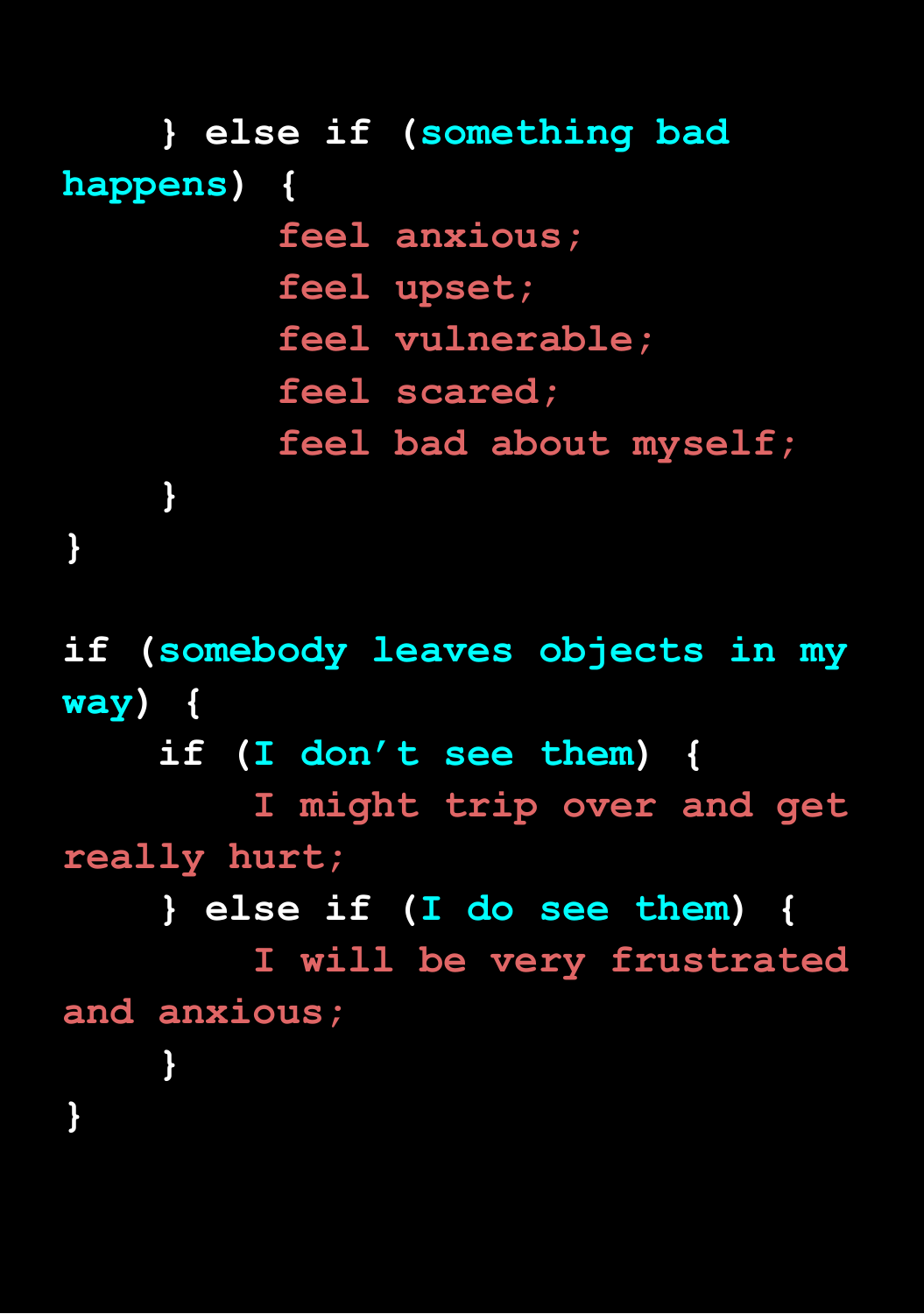**if (work from home) { less fatiguing; can be in a dark and quiet room; lonely; depressed; } else if (go to office) { fatiguing; bright lights; noisy; people being distracting; socialise with workmates; collaborate more easily with work mates; happier in general; } if (work full 8 hour day) { feel productive; can earn my full pay;**

**fatigued;**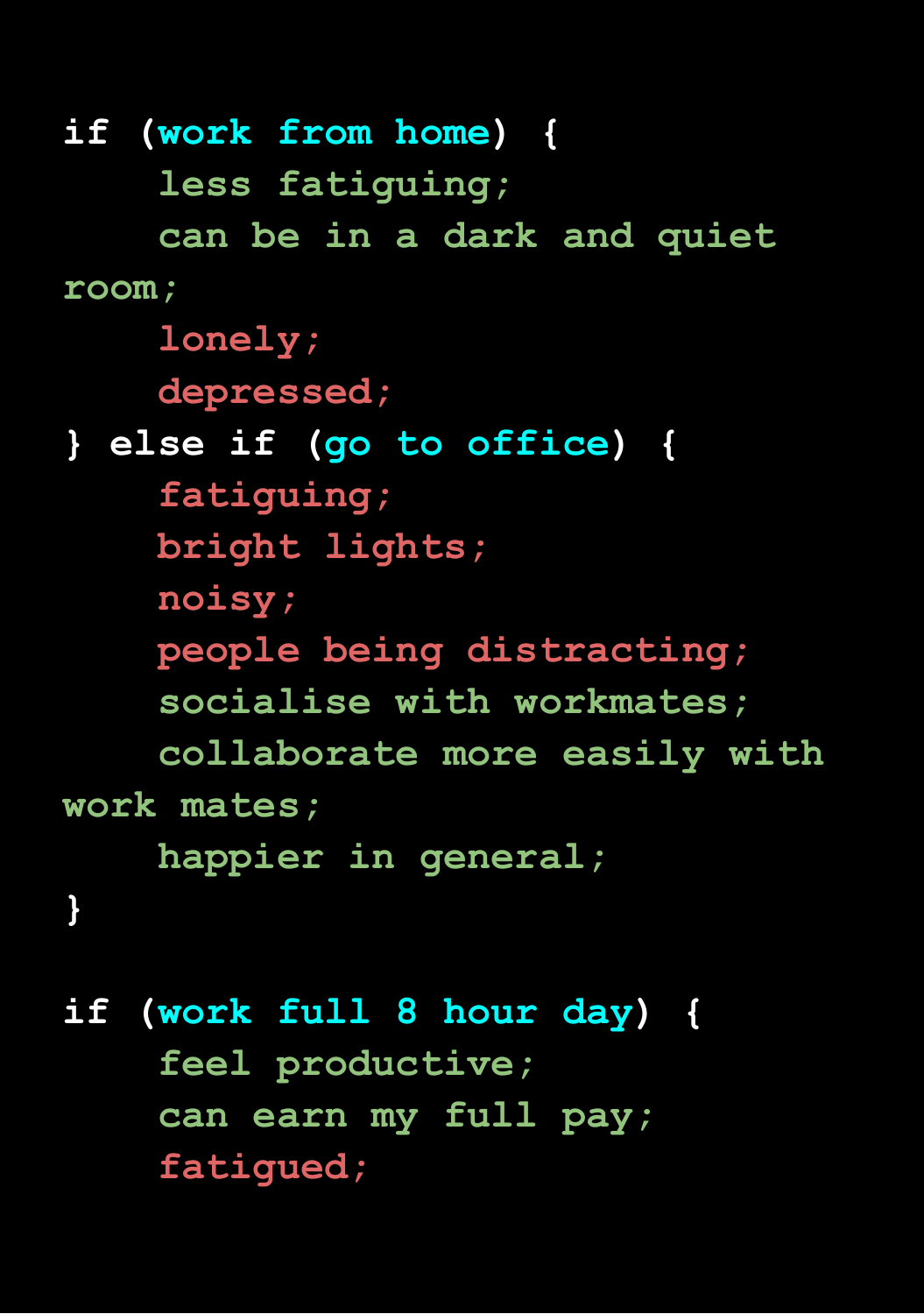## **drained;**

## **sore eyes;**

**} else if (don't work full 8 hour day) { feel unproductive; feel slack; lose part of pay; less fatigued; eyes are less sore; } else if (catch up work on weekends) { cut into personal time; hard to maintain work/life balance; don't lose out on any pay; }**

**if (go to supermarket) { get fatigued from the bright lights;**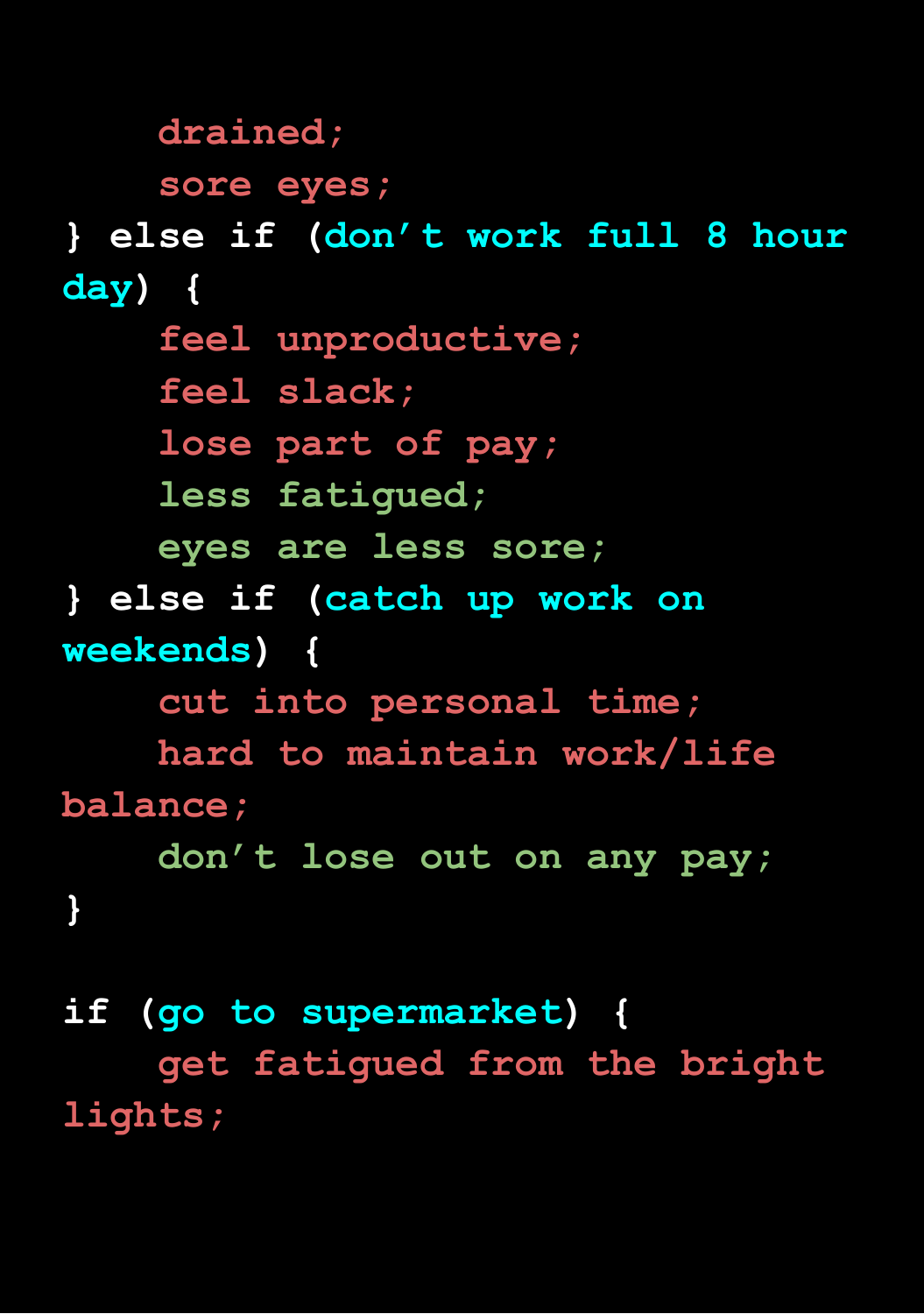**if (staff ask if I need help) { can ask them where to find things; } else { cannot see many items and find it difficult to read price tags; get very stressed and anxious; get fatigued; } } else if (shop online and get delivery) { a lot easier than shopping in store; costs money to deliver; have to be home during time slot; }**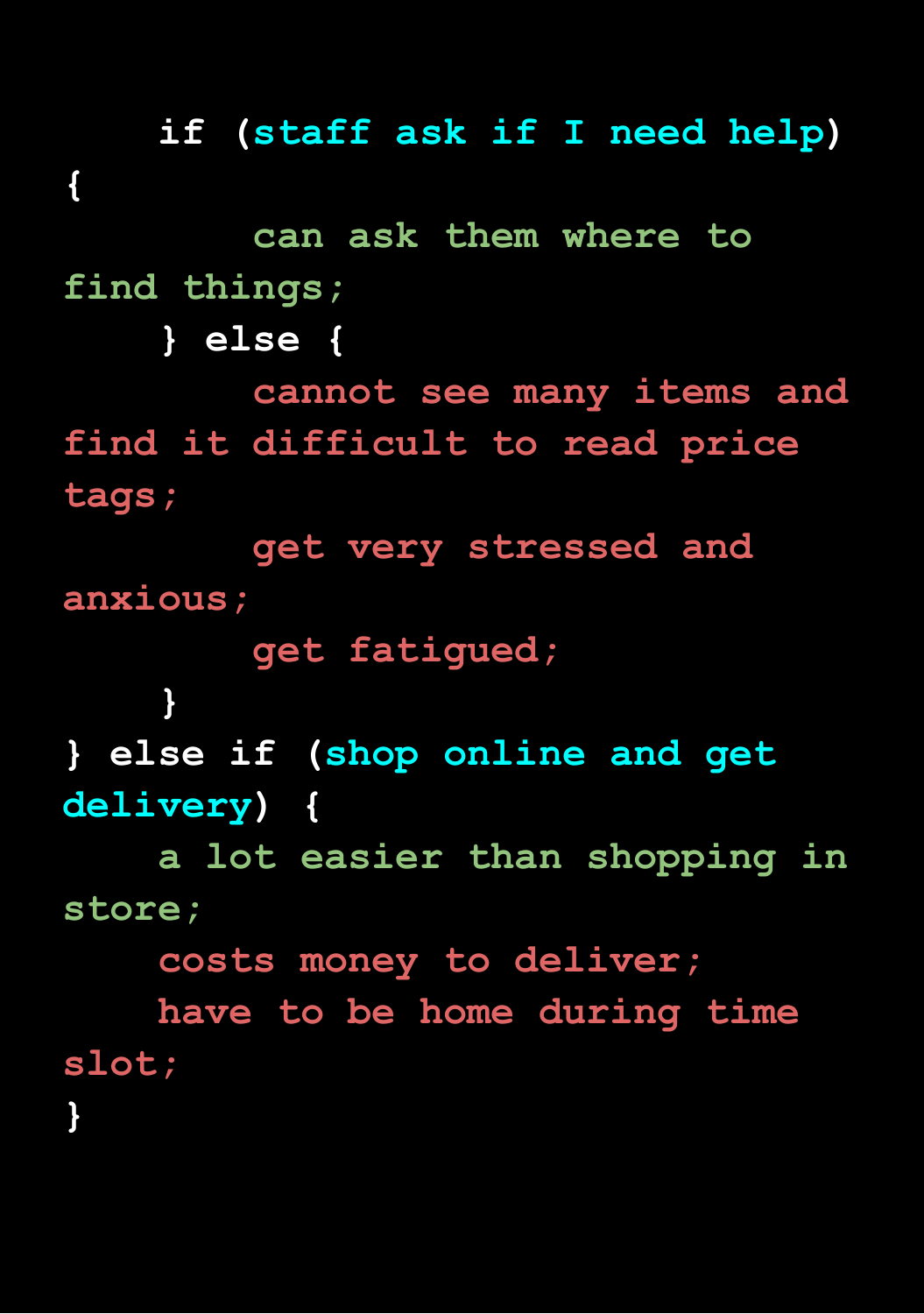**if (go to restaurant or store) { if (staff are helpful and considerate) { feel appreciative; feel respected; want to return; } else if (staff are inconsiderate) { feel annoyed; feel disrespected; feel undervalued; feel anxious; don't want to return; } }**

**if (on airplane) { if (already seated and in aisle seat) { feeling anxious about who needs to sit next to me;**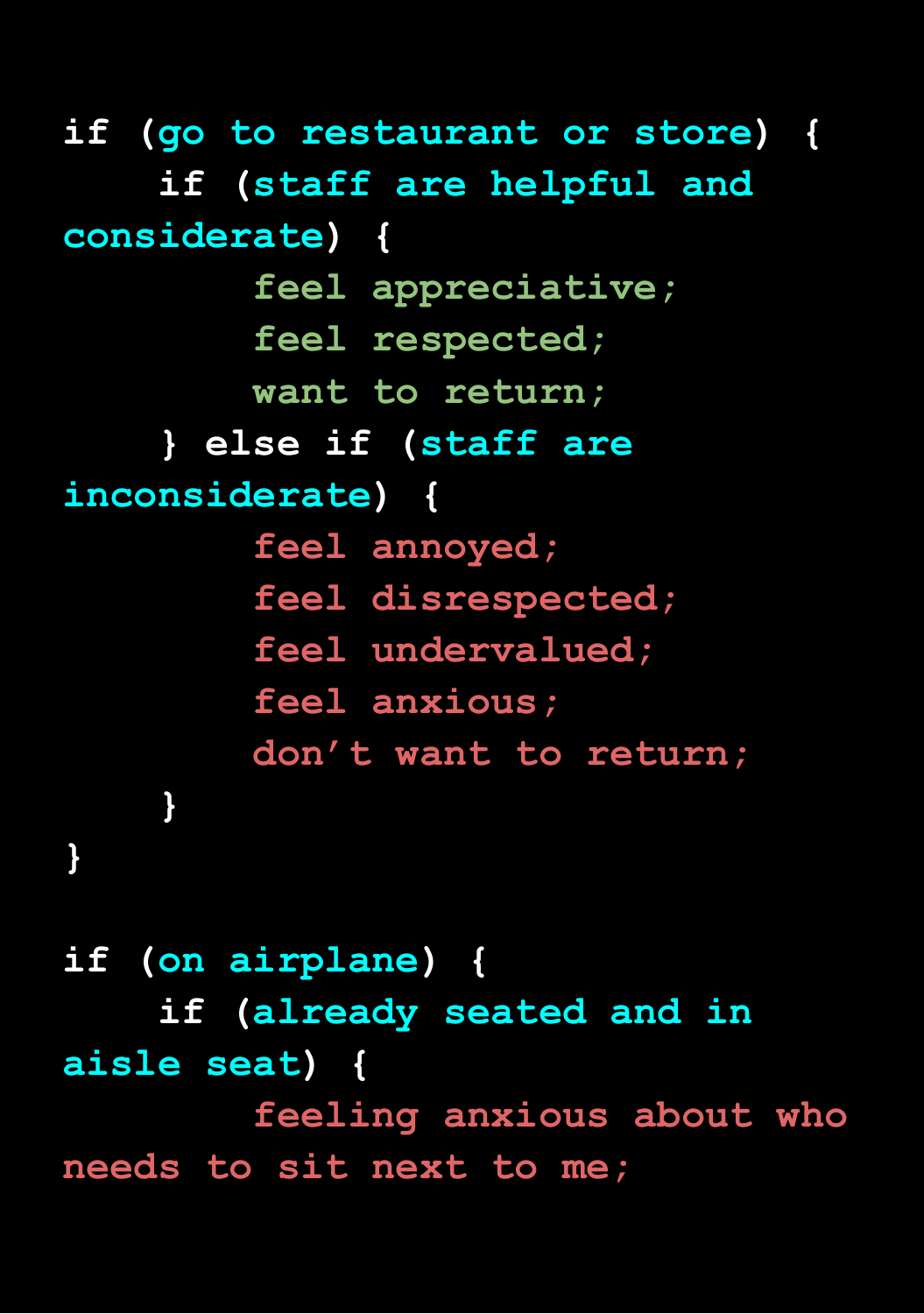**if (somebody is sitting next to me and approaches me) { if (they use visual and hand gestures to point to the seat) { I may not see them; } else if (they verbally say to me that it's their seat and the specific seat number) { I can get myself up and let them take their seat; } } } } if (someone waves or smiles at me) {**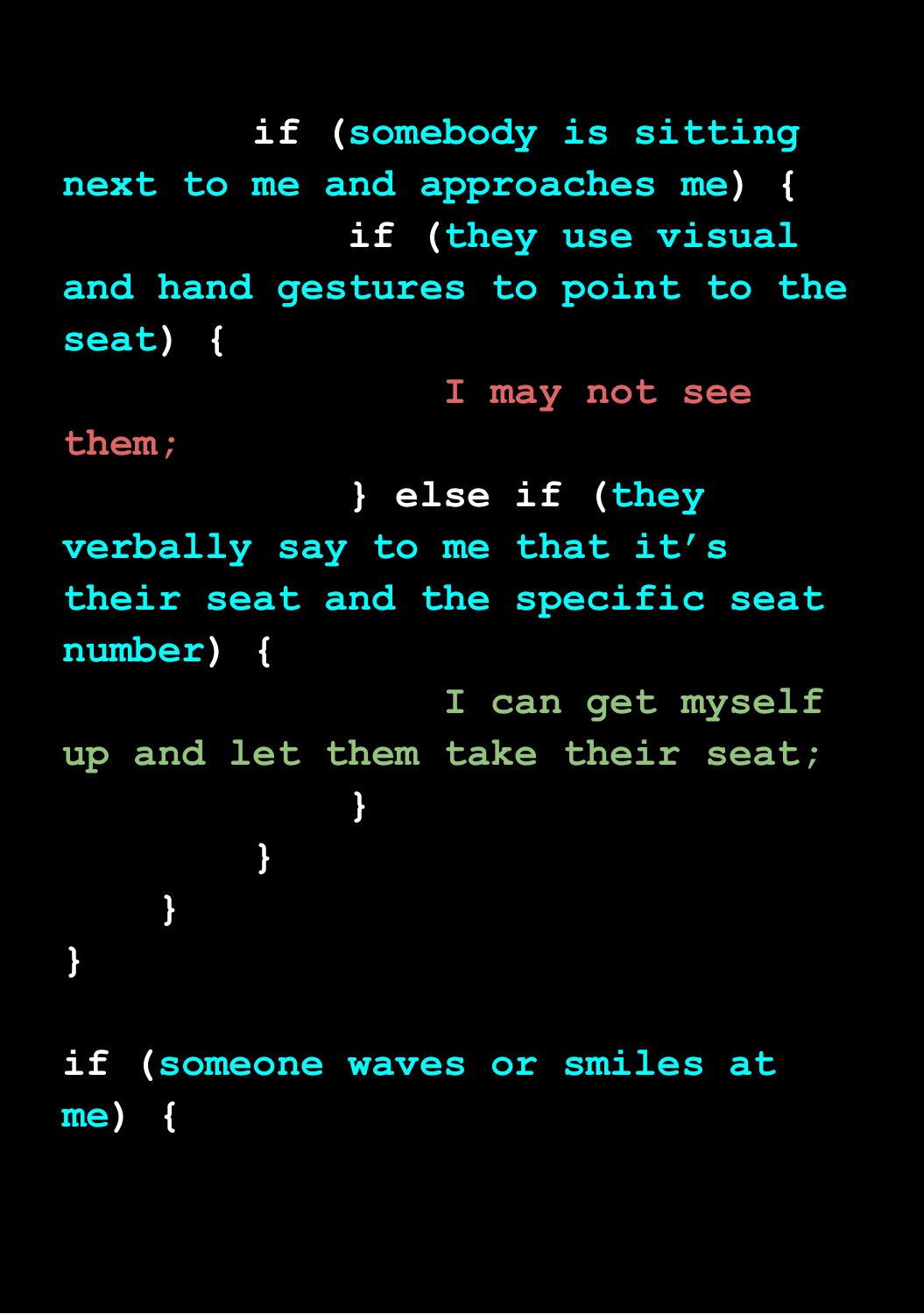**if (I don't see and I ignore them) { they may think I'm rude; } else if (I do see them and**

**respond) { they will probably forget I can't always see them; } }**

**if (I am in a lift with someone and we both want to exit) { if (someone verbally gestures for me to go out first) { I might not see and we will be standing there awkwardly; } else if (someone goes out first) {**

**I might not see them go out and might bump into them;**